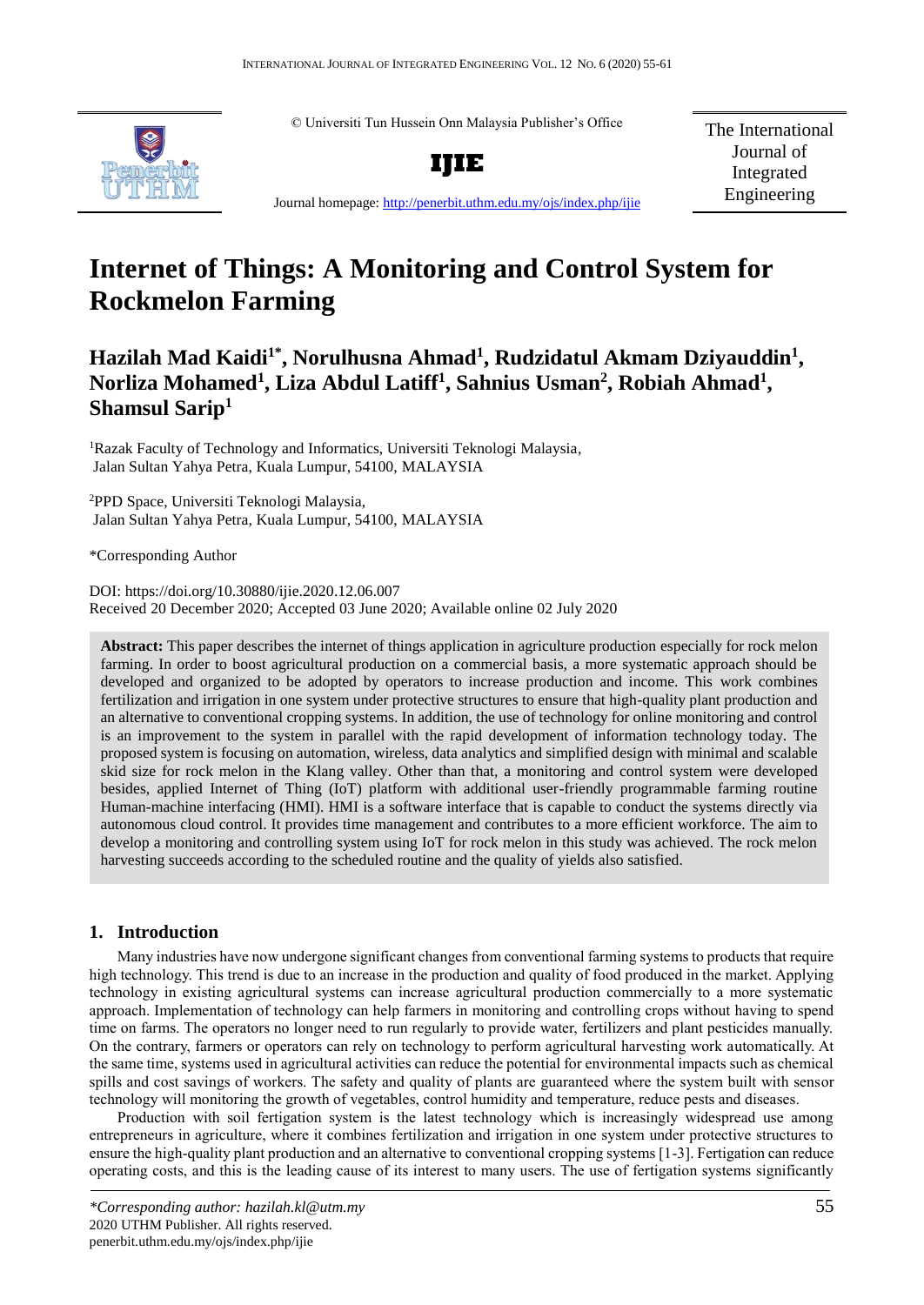reduces water and fertilizer consumption compared with other ways [4-6]. Labour costs for operating the system is also low. The system uses automatic time control devices to ensure their effectiveness [7]. In addition, the use of technology for online monitoring and control is an improvement to the system in parallel with the rapid development of information technology today, such as the system developed in [7].

In 2014, Malaysia produced about 220,226 metric tons of melons, including watermelons [8]. The highest volume growth in melon production was recorded in 2009 and 2010 at 238,671 metric tons and 235,893 metric tons respectively. Nevertheless, the number of volumes in 2014 has slightly improved as compared to the production in 2011 until 2013. According to the survey to farmers in Perak and Selangor conducted by [9], it was reported that the production of rockmelon, in particular, was inadequate, and there was a massive demand from consumers. This finding shows that demand for melons is relatively high in Malaysia.

Hence, in this work, the development of a remote controlling and monitoring system is proposed for the fertigation method which not only can be applied on rockmelon farming, yet for chillies and indoor farming as well. In technology adoption practices, [10] reported that 22% of melon fertigation farmers in Malaysia were at their best level, while the other 78% were at a moderate level. Likewise, only 5.7% of melon conventional farmers were at their best level, whereas 94.3% were at a moderate level in technology adoption, specifically from seeds to postharvest handling. This indication has discovered that the majority of melon farmers in Malaysia are still at a moderate level in embracing technology. The study also determined that postharvest handling, fertilizer, cultivation, water management, and agronomy management practices were part of the technical indicators. Besides, pests and disease management are one of the challenges encountered by melon farmers [11-12]. Therefore, outstanding technology needs to be equipped for the improvement of melon quality as well as higher production yields.

The purpose of this system is exclusively involved in agriculture, and more specifically in the development of agricultural technology. This is in line with the government's vision and also challenge the 9th Malaysia Plan (RMK-9) in which the government welcomes private sector involvement in the development of agriculture. Smart farming that equipped with current technology helps a farmer to become a modern farmer which reduce management issue while increasing productivity [13].

#### **2. System Design**

The system monitoring is via wireless connection and also automated cloud control that already programmed in the panel as the proposed control system. The panel is connected with wireless fidelity (WIFI) connection. A person can access to the system panel via internet connection by using smartphone, web browser, or computers to monitor the system. The personal can manually control to turn *ON/OFF* field devices such as pump control from the smartphone or PC. Human-machine interfacing (HMI) is a technology capable of conducting the systems directly via autonomous cloud control. It is time management and contributes to a more efficient workforce.

A system in Fig. 1 is developed based on Arduino hardware and operated with  $240V_{AC}$  incoming supply which stepdown to  $5V_{DC}$  built in the system panel. Once the panel been powered up, the controller will be looking up for the WIFI connection of cloud logic located in the server. Cloud Logic is a program located in the server that can be downloaded to panel if internet WIFI connection is ready within the panel. The panel is connected with WIFI connection.



**Fig. 1 - A block diagram of the proposed system**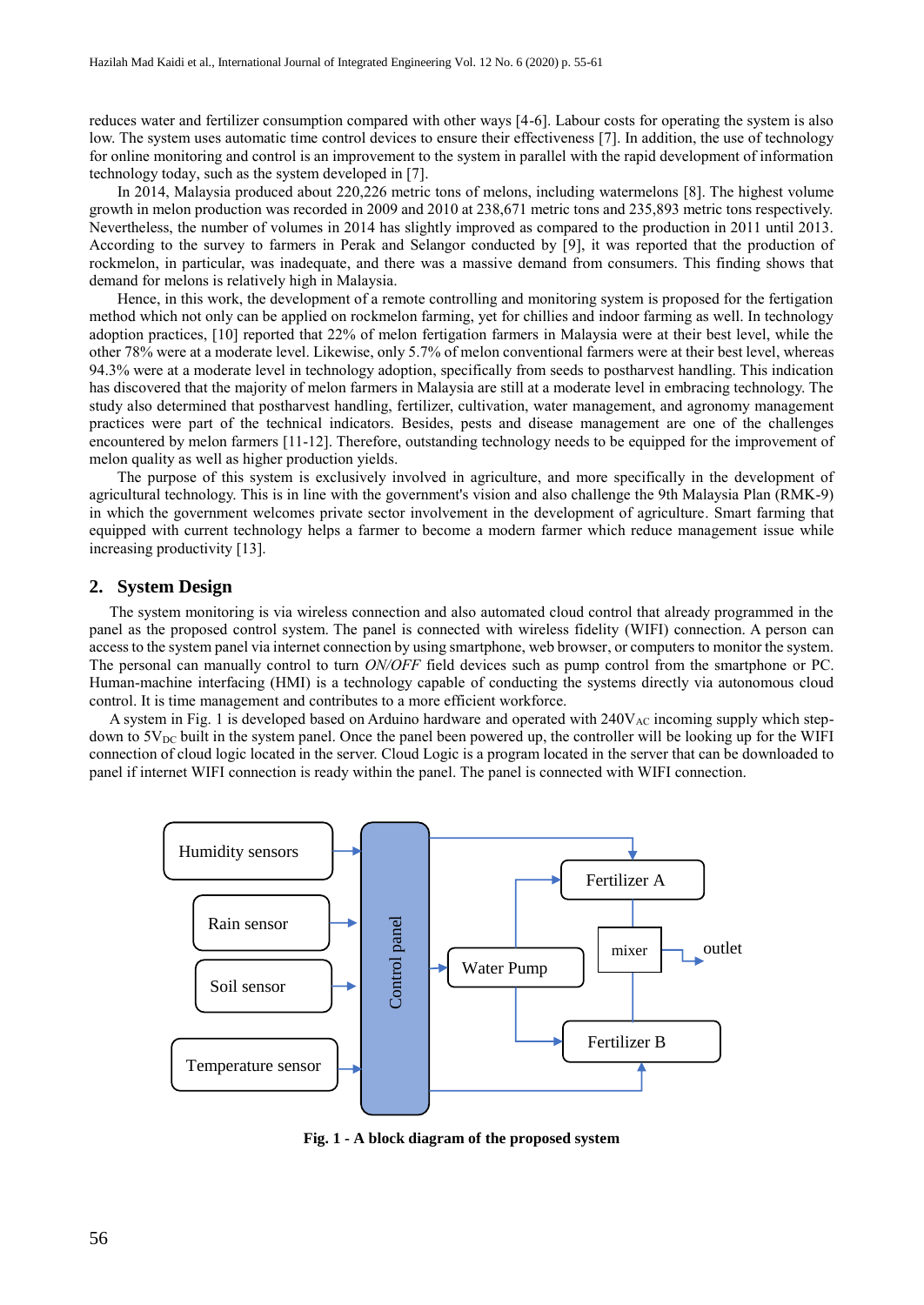Personnel can access the system panel via the internet connection by using smartphone, web-browser or computers to monitor the system. The personnel can manually control to turn-*ON/OFF* field devices such as pump control and other devices from the smartphone or PC. The microcontroller is used for developing a wireless IoT system (remote monitoring and controlling). The sensors and other devices connected in this system are described in Fig. 1. Two types of fertilizers have been connected to the control panel before it mixed in the chamber and then streamed to the plots. A rain sensor is useful for outdoor farming based on Malaysia weather. When the plants are exposed to the rain, rain and soil sensor will be activated. Based on the sensor reading, it will change the configuration setup. From this scenario, the amount of water from rain affects the reading of the soil sensor. Once the threshold of the soil sensor is triggered, the amount of water that schedule has been revised. Sometimes, it changed the watering schedule when the heavy rain affected the soil sensor reading. In this case, the humidity sensor not affected because it only measured the environment and based on the temperature sensor. All sensors mentioned are randomly put at the plant.

However, in the event of a connection failure, the system continues to run with the local logic which the controller has been program. Local logic is a downloaded logic that running in the panel. Once the program is downloaded, the panel does not require any internet connection to run the system. The program is running locally, which is isolated from any internet connection. It is an essential feature in the loss of internet connection. The downloaded cloud logic to the panel becomes a local logic which running the system.

Fig 2 shows the control panel prototype of the system. This control panel is connected via WIFI to the end-user which the mean use of IoT that applied ESP8266 and ATMega2560 micro-controller. The ESP8266 uses an AiThinker chip technology. The system has been tested for internal monitoring and controlling to the control panel. Then, it has been tested for a field and endurance test.



**Fig. 2 - Control panel prototype of the system**

#### **3. Web-Based Design**

This system could be tested in various fertigation systems such as for rockmelon, chilli, hydroponic plant and tomato. Moreover, the system design is purposely for rockmelon farming. Fig. 3 shows the display status of sensors, internet connection and program mode in the web-based design. The system allows a farmer to adjust the setting accordingly. In this display, we have four sensors involved which are temperature, humidity, soil moisture and rain sensor.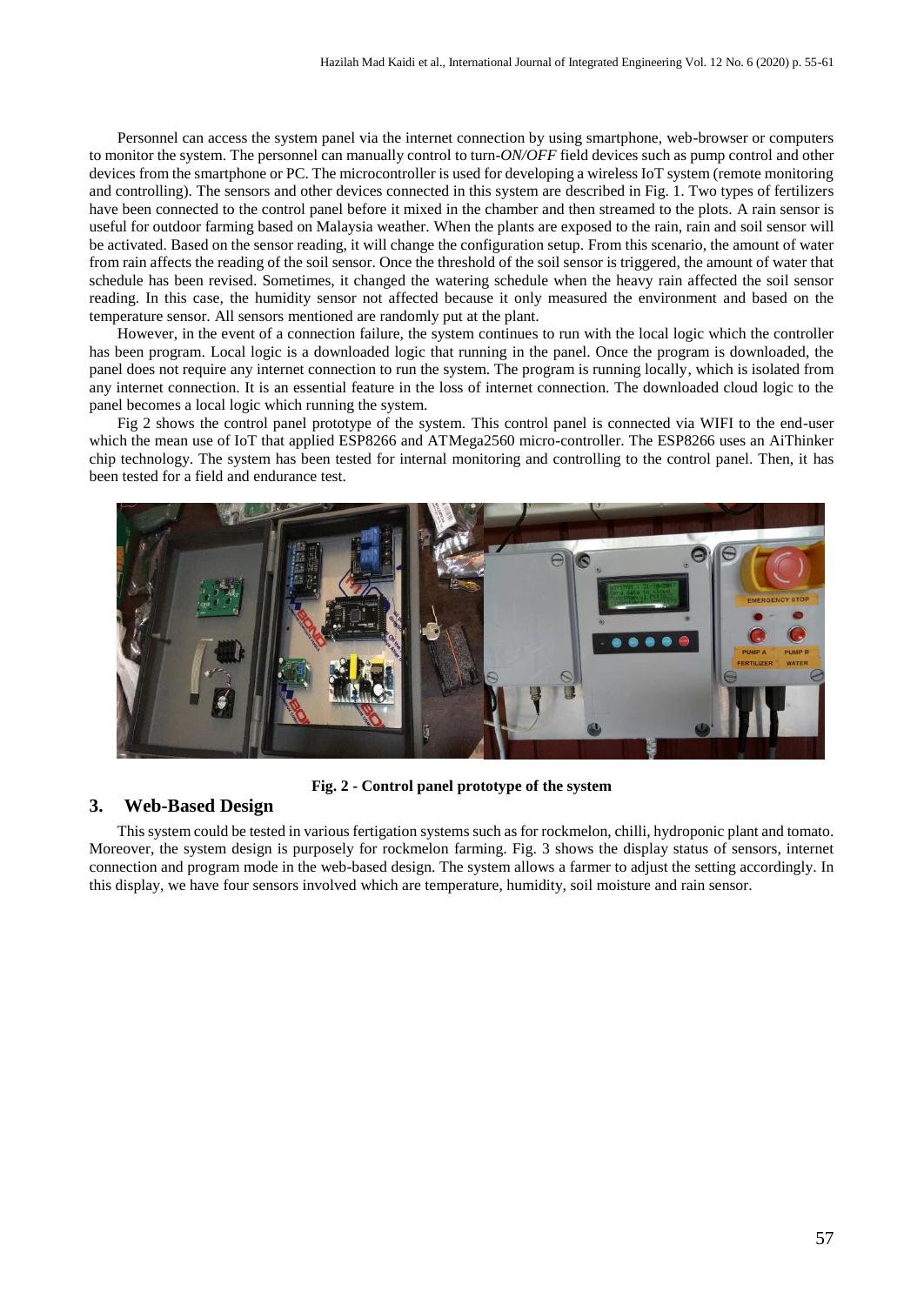|                      | PMCS WemosD1 0002 Program mode                           | Analogue 1                       |  |  |  |
|----------------------|----------------------------------------------------------|----------------------------------|--|--|--|
| Programing Mode:     | <b>CHANGE</b><br>Auto<br>$\pmb{\mathrm{v}}$              | Temperature: 0                   |  |  |  |
|                      | CEM on Auto mode, program RUN based on downloaded logic. | Pressure: 0                      |  |  |  |
|                      |                                                          | Altitude:                        |  |  |  |
|                      | <b>Relay Output</b>                                      |                                  |  |  |  |
| Relay 1: OFF         | <b>OFF</b><br>ON                                         | <b>Analogue 2</b>                |  |  |  |
| Relay 2: OFF         | ON<br><b>OFF</b>                                         | Temperature: 38.00 *C            |  |  |  |
| Relay 3: OFF         | ON<br><b>OFF</b>                                         | Humidity: 22.00 %                |  |  |  |
| Relay 4: OFF         | <b>OFF</b><br>ON                                         |                                  |  |  |  |
|                      |                                                          | Analogue 3                       |  |  |  |
|                      | <b>Digital Input</b>                                     | Soil Moisture: 201 %             |  |  |  |
| DI 06: [button_01]   |                                                          | Rain Sensor: Dry                 |  |  |  |
| DI 07: [button 02]   |                                                          | Solar panel: N/A                 |  |  |  |
| DI 08: [rain sensor] | <b>DISABLE</b>                                           | Battery charger: N/A             |  |  |  |
|                      |                                                          | WiFi Connection: Searching       |  |  |  |
|                      |                                                          | Last update: 2017/05/02 14:37:12 |  |  |  |

**Fig. 3 - Display window in the web-based design**

Fig 4 shows an example screenshot of the panel displayed on the mobile phone's view. The farmer can make simply to view the programming mode when the sensors or devices are active or inactive. This view can be improved when the mobile application is developed.

| ecoSchematic _webApplet                 |  |
|-----------------------------------------|--|
|                                         |  |
| LOCAL ops MANUAL mode<br>expire $12:15$ |  |
|                                         |  |
| PUMP1 STOP PUMP2 STOP RELAY3 OFF        |  |
|                                         |  |
| RELAY4 OFF SPARE5 OFF SPARE6 OFF        |  |
| quickLinks                              |  |
|                                         |  |
| QLINK16 OFF QLINK17 OFF QLINK18 OFF     |  |

**Fig. 4 - Display View in Mobile Phone** 

Fig 5 shows the display of a microcontroller setting for the crop. A farmer can configure this setting in both with or without an internet connection. This setting is referring to the irrigation and fertigation schedule which provided by an expert in rockmelon farming. The HMI is friendly approached by adding or editing the farming schedule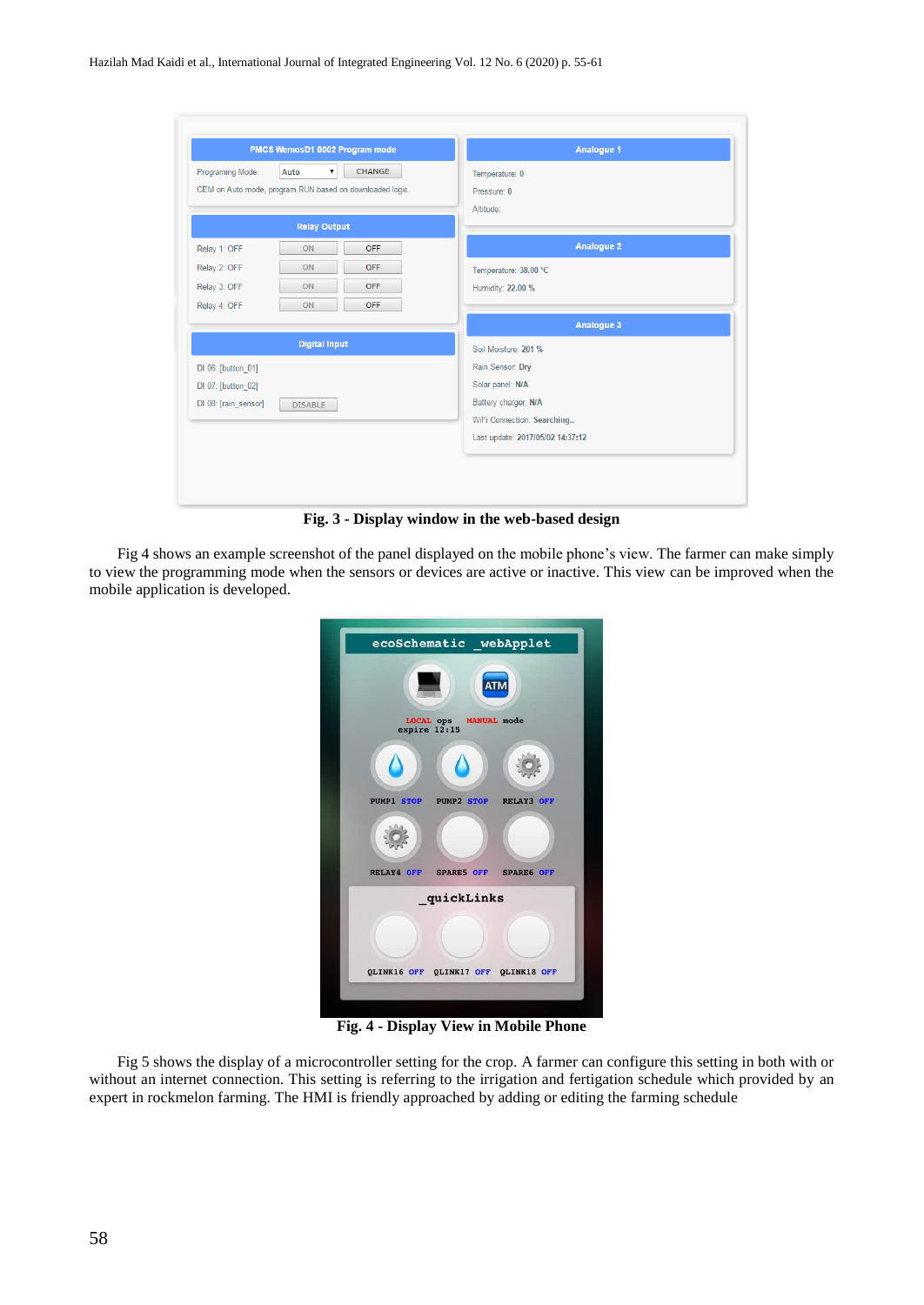| <b>ONLINE</b><br><b>DOWNLOAD</b> | <b>INPUT CLASS</b> | <b>OPERAND</b>    | <b>SETPOINT</b>   | $\overline{\phantom{m}}$<br>RELAY | $\sim$<br>$\succ$<br><b>RELA</b>        | $\infty$<br><b>AVT</b><br>RE. | $\Delta \Delta \phi$<br>RELAY | <b>ACTION</b>                |
|----------------------------------|--------------------|-------------------|-------------------|-----------------------------------|-----------------------------------------|-------------------------------|-------------------------------|------------------------------|
| Input 1                          | Time               | 8:00              | 30 sec            | $\mathcal{A}$                     | $\begin{array}{ccc} \hline \end{array}$ | $\Box$                        | $\Box$                        | <b>DELETE</b><br><b>EDIT</b> |
| Input 2                          | <b>Time</b>        | 10:00             | $60$ sec          | $\mathcal{A}$                     | $\Box$                                  | $\Box$                        | $\Box$                        | <b>EDIT</b><br><b>DELETE</b> |
| Input 3                          | Time               | 12:00             | 60 sec            | $\Box$                            | $\mathcal{A}$                           | $\Box$                        | $\Box$                        | <b>EDIT</b><br><b>DELETE</b> |
| Input 4                          | Time               | 14:00             | 30 sec            | $\Box$                            | $\mathcal{Q}$                           | $\Box$                        | $\Box$                        | <b>EDIT</b><br><b>DELETE</b> |
| Input 5                          | Time               | 15:00             | 30 <sub>sec</sub> | $\mathcal{A}$                     | $\begin{array}{ccc} \hline \end{array}$ | $\Box$                        | 0                             | <b>EDIT</b><br><b>DELETE</b> |
| Input 6                          | Time               | 18:00             | 30 <sub>sec</sub> | $\Box$                            | $\mathcal{A}$                           | $\Box$                        | $\Box$                        | <b>EDIT</b><br><b>DELETE</b> |
| Input 7                          | <b>DI06</b>        | $=$               | 1                 | $\mathcal{A}$                     | $\Box$                                  | $\Box$                        | $\Box$                        | <b>EDIT</b><br><b>DELETE</b> |
| Input 8                          | <b>DI07</b>        | $=$               | $\mathbf{1}$      | $\Box$                            | $\mathcal{A}$                           | $\Box$                        | $\Box$                        | <b>EDIT</b><br><b>DELETE</b> |
| Input 9                          | Rain               | Inhibit           | 1                 | $\mathcal{A}$                     | $\mathcal{A}$                           | $\Box$                        | $\Box$                        | <b>DELETE</b><br><b>EDIT</b> |
| Data 10                          | Please Select V    | Please choose ( V | Please choose ( T | □                                 | 0                                       | 0                             | $\Box$                        | <b>ADD NEW</b>               |

**Fig. 5 - Farming Scheduling Setting**

#### **4. Result and Discussion**

Referring to the standard of procedure (SOP) recommended by the Malaysian Agricultural Research and Development Institute (MARDI) in [14], rockmelon farming duration until harvest is approximately 80 days. For the analysis purposes, only 20 days of data have been used. For this analysis, only one variable has been analyzed, which is the temperature ( $^{\circ}$ C). In Fig 6, it shows that the reading of the temperature sensor is within a range of  $25^{\circ}$ C - 35<sup>o</sup>C. It shows that the temperature represents Malaysia weather temperature for May-June 2018. The temperature result is consistent with the average temperature reading reported by [15], which ranged from  $23^{\circ}$ C -  $35^{\circ}$ C.



**Fig. 6 - Temperature Reading of Rock Melon Farming**

Fig 7 shows the process of rockmelon farming for approximately 1000 plots. It takes around 80 days to harvest the yields. This small scale project has implemented the monitoring and controlling using the proposed system with IoT technology in Klang Selangor. The weight of yield is average at 1.5 kg. Every plant produced average at two rockmelons,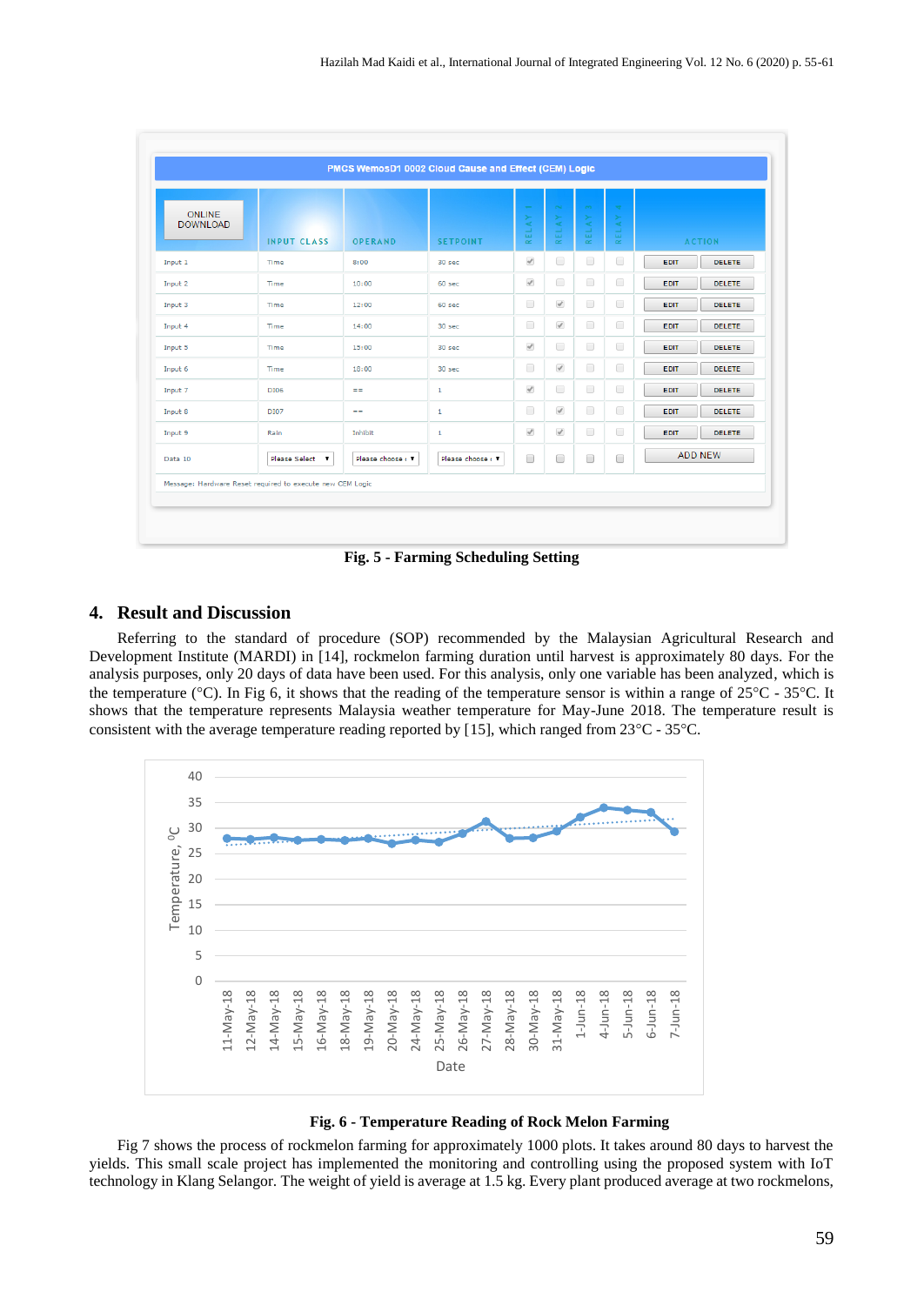therefore this farming has produced up to 200 rockmelons at one time. The system design can be applied in another farming environment, not only focusing on outdoor farming such as rockmelon and chilli. Cultivation in the greenhouse also suite for this proposed IoT system.



**Fig. 7 - Rockmelon Farming using IoT fertigation system**

#### **5. Conclusion**

From this research work, it found that the IoT system gave impacts to the modern farmers to involve effectively in agriculture. In current phenomena and for future trend, monitoring and controlling systems development are greatly facilitate modern farmers in monitoring their agriculture process. The IoT concept applied in modern agriculture, which can reduce some costs in the workforce, indirectly to assist farmers in managing the systematic fertilizing scheduling through the cloud. We believe that IoT system in agriculture will be tremendously increasing in Malaysia in a few years.

## **Acknowledgement**

The authors would like to thank for the support given to this research to Universiti Teknologi Malaysia (UTM), grant Vot: Q.K130000.2540.17H58, and Q.K130000.3556.06G45, to all authors and contributors in the agriculture controlling and monitoring system development.

## **References**

- [1] Abd, S., Zainal, H., & Ibrahim, S. N. (2015). Web-based Monitoring of an Automated Fertigation System : An IoT Application. *2015 IEEE 12th Malaysia International Conference on Communications (MICC)*, 1–5 https://doi.org/10.1109/MICC.2015.7725397
- [2] Barradas, J. M. M., Matula, S., & Dolezal, F. (2012). A Decision Support System-Fertigation Simulator ( DSS-FS ) for design and optimization of sprinkler and drip irrigation systems. *Computers and Electronics in Agriculture*, *86*, 111–119. https://doi.org/10.1016/j.compag.2012.02.015
- [3] José, A., Neto, S., Zolnier, S., & Carvalho, D. De. (2014). Development and evaluation of an automated system for fertigation control in soilless tomato production, *103*, 17–25. https://doi.org/10.1016/j.compag.2014.02.001
- [4] Joseph, C., Thirunavuakkarasu, I., Bhaskar, A., & Penujuru, A. (2017). Automated fertigation system for efficient utilization of fertilizer and water
- [5] Mohamed, O., & Ahmed, E. (2018). A Design of an Automated Fertigation System Using IoT. 2018 International Conference on Computer, Control, Electrical, and Electronics Engineering (ICCCEEE), 1–5